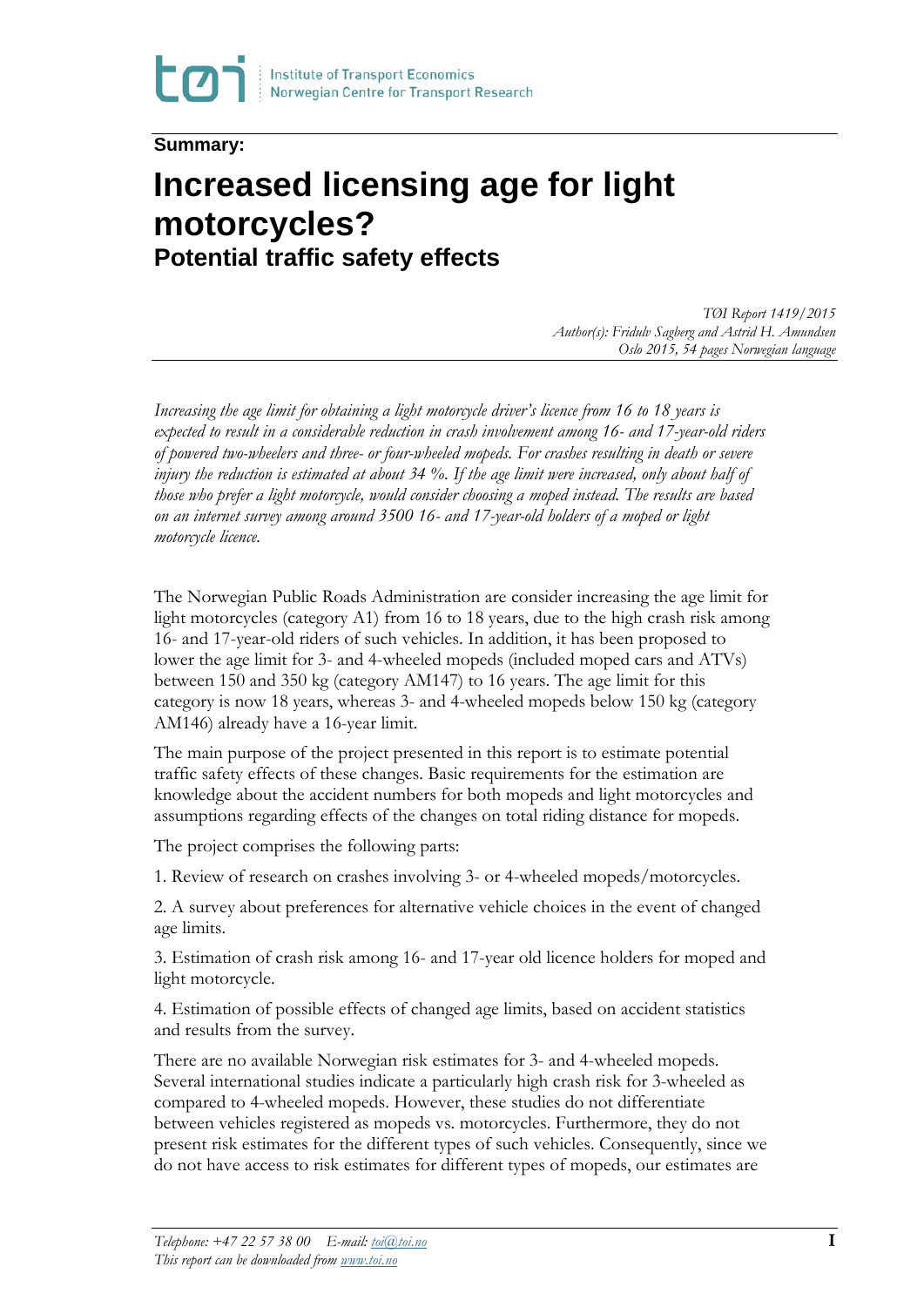## *Increased licensing age for light motorcycles? Potential traffic safety effects*

based on an assumption of equal risk for 2-, 3-, and 4-wheeled mopeds, as well as for moped cars.

The survey showed that about half of light motorcycle licence holders would consider choosing a moped if the age limit were increased. The preferences are about equally distributed among moped car, 2-wheeled moped, and ATV.

Among moped licence holders only one in four would consider changing from 2 wheeled moped to moped car or ATV if the licensing age for these vehicles were reduced. The most popular alternative is moped car, which would possible be chosen by 14 % of moped licence holders. Only 3.5 % replied "certainly" to the question about probability of choosing a moped car.

Regarding current crash involvement, the survey showed that the average number of crashes (with property damage or personal injury) per rider year was 0.31 for moped and 0.34 for light motorcycle. Average annual riding distances were 3242 km and 7774 km, respectively. These crash and exposure figures correspond to a crash risk of 101.2 crashes per million km for moped and 43.4 for light motorcycle.

The percentage of licence holders involved in personal injury crashes was 7.3 % for moped and 11.2 % for light motorcycle. This corresponds to a risk of 23.9 crashinvolved drivers per million km for moped and 14.3 for light motorcycle.

There are no previous estimates comparable to these risk estimates for 16- and 17 year old moped riders. For light motorcycle riders, however, there are previous estimates that correspond fairly well to the figures found in our study.

A possible explanation of the higher crash risk for mopeds as compared to light motorcycles could be that mopeds are used relatively more in urban areas, with larger traffic volumes. It should also be noted that even if the risk estimates are lower for light motorcycles, the relative crash severity is higher, i.e., a higher proportion of the reported crashes result in injury to persons. This is to be expected, since light motorcycles have a considerably higher maximum speed than mopeds.

For estimating effects of changed age limits on number of crashes, we assume that all crashes involving 16- and 17-year-old riders of light motorcycles are eliminated. Further, based on survey results, it is assumed that 51 % of those who prefer a light motorcycle with current age limits would change to moped if licencing age was reduced. The increase in moped crashes is assumed to be directly proportional to the increase in the moped rider population caused by the shift from light motorcycles. Finally, we assume that the reduced age limit for 3- and 4-wheeled mopeds does not result in any change in the total number of mopeds, but just a change in the distribution between different types of mopeds.

The expected annual number of personal injury crashes among 16- and 17-year old riders of powered two-wheelers with current licensing age limits is estimated to be 173 moped crashes and 69 light motorcycle crashes, i.e., a total of 242 personal injury crashes. Based on the assumptions above, increasing the licensing age for light motorcycles to 18 years is expected to result in 15 additional moped crashes per year. Combined with the elimination of 69 crashes with light motorcycles, this means a net decrease of 54 personal injury crashes per year. This estimate does not consider the risk entailed by alternative transport for the group of light motorcycle riders who will not change to moped. We assume, however, that this risk is very low compared to that of riding a light motorcycle, and consequently this effect will not have any notable effect on our estimate. A possible bias in the opposite direction is that our